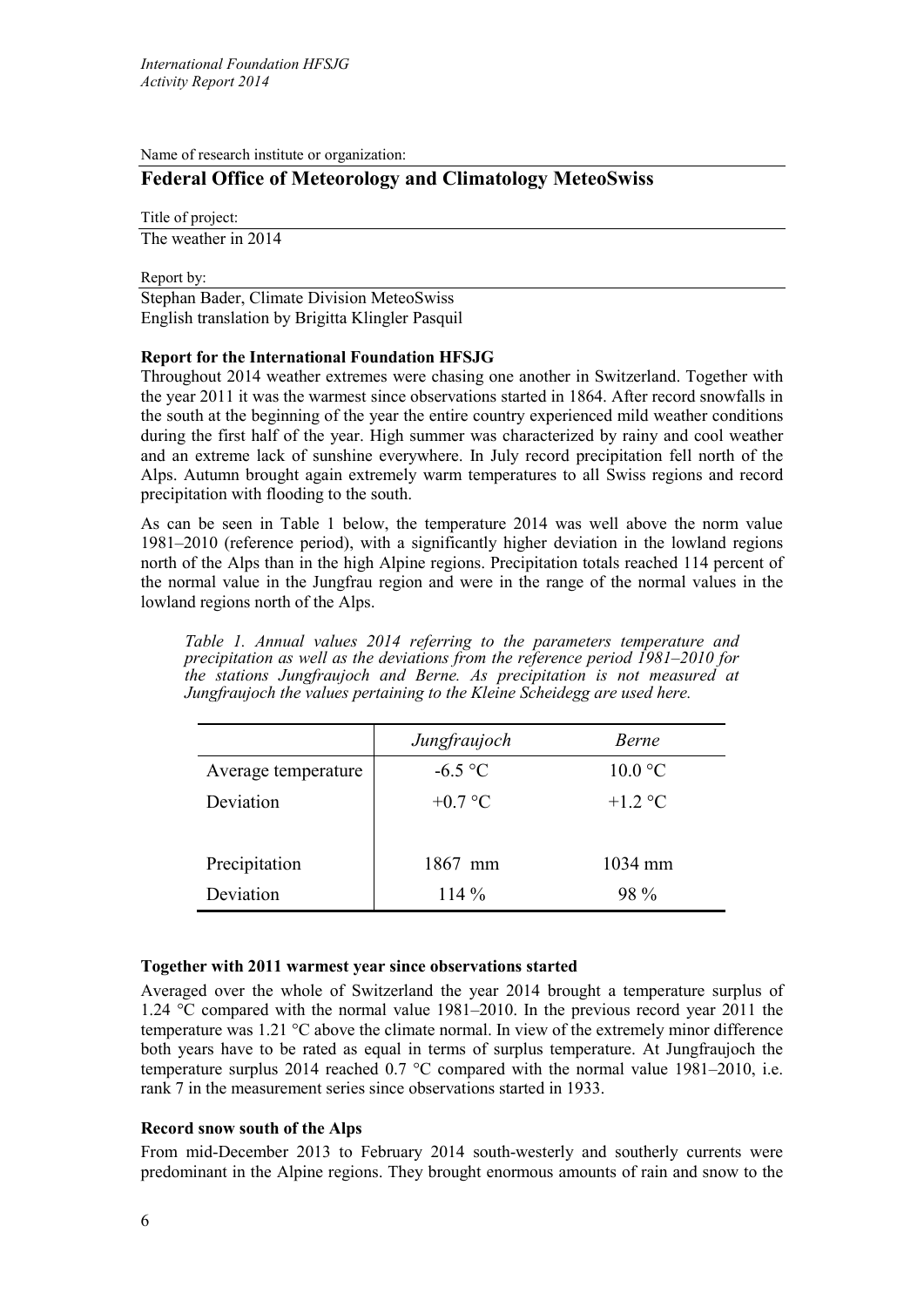areas south of the Alps. Lugano recorded by far the highest amount of precipitation since observations started 151 years ago. It amounted to 698 mm - one third more than the total in the former record winter of 1950/1951. In Locarno-Monti the total even amounted to 754 mm. Here slightly less precipitation (722 mm) had been recorded in the previous record winter of 1950/1951.

As a result of the copious precipitation, a huge total of new snow was observed in higher regions south of the Alps. At the meteorological station Bosco-Gurin in the Ticino mountains almost 7 m of new snow was recorded between December and February. This is the highest value in the measurement series available since 1961. Segl-Maria in the Upper Engadin received a total of 4 m in the three winter months, representing the second-highest value in the measurement series spanning 150 years. However, the record winter of 1950/1951 brought far higher new snow totals (up to 7 m) to these regions.

### **A winter with a substantial lack of snow in the northern lowland regions**

The three winter months brought hardly any snow to the northern lowland regions. The meteorological station Zurich-Fluntern registered only 1 cm of new snow in January. It was the winter with the least amount of snow in the Zurich measurement series spanning over more than 80 years. In addition, the winter half-year ranked second in terms of lack of snow – there was only some additional snowfall amounting to 25 cm in November 2013. This was in stark contrast to the previous year when Zurich recorded a winter half-year with the most new snow for over 40 years (slightly above 2 m).

### **Third-warmest winter in Switzerland**

The prevalent south-westerly and southerly currents of the winter provided an ideal basis for an almost permanent influx of mild air masses from the sub-tropical Atlantic, from the western Mediterranean and from Northern Africa. At the same time conditions north of the Alps were perfect for the development of Foehn situations. The permanent arrival of warm air eventually led to the third-warmest winter in Switzerland since observations started 150 years ago. Under the influence of the Foehn, the Rhine valley near Chur registered the warmest winter in its measurement series, which in this area spans 120 to 140 years. At Jungfraujoch winter temperature reached rank ten in the measurement series available since 1933.



*Figure 1. Winter temperatures (DJF) from 1933/34 to 2013/14 at Jungfraujoch (3580 m asl; homogeneous data).*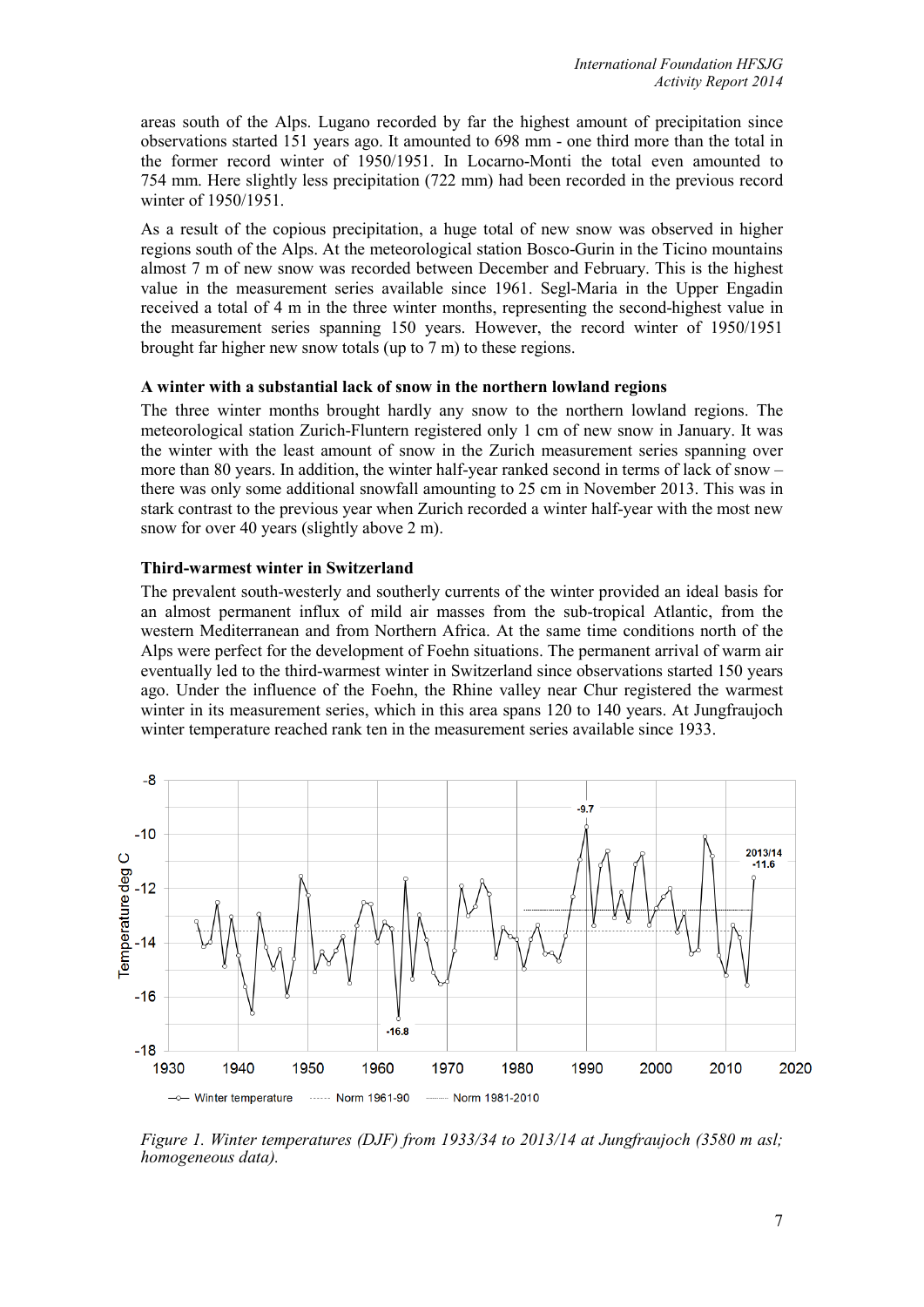## **Mild and very sunny in spring**

The above-average warmth of the winter also persisted in the months of March and April, accompanied by very sunny weather and widespread dry conditions which continued until May in the cantons of Ticino and Grisons. Spring again brought some heavy snowfall to parts of the Ticino mountains. At the meteorological station Bosco-Gurin the new snow total eventually reached over 9 m for the entire winter half-year October 2013 to April 2014 - the second-highest total in the measurement series available since 1961.

# **First half of the year extremely warm**

In the first half year all the months except May recorded above-average temperatures. The persistent temperature surplus led to the third-warmest first half-year since observations started 151 years ago. Averaged for Switzerland as a whole, the mean temperature from January to July was  $1.5 \text{ °C}$  above the normal value 1981–2010. It was comparable to the first half-year 2011 when a surplus of 1.6 °C was recorded. The first half-year 2007 with a mean temperature 2.3  $\degree$ C above the normal value 1981–2010 was, however, significantly warmer – by almost one degree - than its counterpart in 2014. This comes as no surprise considering the fact that in 2007 the warmest winter (2006/2007) was followed by the second-warmest spring (2007) since observations started.

# **Short heat wave in early summer**

Summer began with a heat wave lasting about a week in the first half of June. In many areas temperatures rose to between 31 and 34 °C. The highest temperatures were recorded in Sion (36.2 °C) and in Basel (35.5 °C). At many meteorological stations record temperatures for the first half of June were observed.

# **Record rain and record lack of sunshine in high summer**

During the high-summer months of July and August frequent and often heavy rainfall was the decisive weather element. Especially in July there were excessive amounts of rain. In the western half of Switzerland a substantial number of stations measured new record totals of July rainfall, in the eastern half this was true for a few stations. There was flooding and mudslides in many areas, in some places causing considerable damage. The region Emmental-Entlebuch was affected several times.

The persistently rainy weather resulted in an unparalleled record lack of sunshine in western Switzerland and in Ticino. Here the two high-summer months together yielded a total of only 360 sunshine hours. In the high-summer 1980 – the former record-holder in terms of lack of sunshine – values in these regions were between 410 and 430 sunshine hours.

On the Swiss Plateau, too, the high-summer yielded the least amount of sunshine in the measurement series with only 310 hours. Here the difference to the high-summer 1980 – former record-holder in terms of a lack of sunshine - was notably smaller since 330 sunshine hours were observed at that time on the Plateau. In general homogenous measurement series of sunshine hours dating back to 1959 are available in Switzerland.

At Jungfraujoch an unparalleled record lack of sunshine was observed for the whole summer (June-August). Here the three summer months together yielded a total of only 432 sunshine hours (76 percent of the mean 1981–2010).

## **Extremely warm temperatures in autumn and flooding in the south**

With mild and overall dry conditions September brought some – if only temporary - stability to the turbulent weather developments in Switzerland. It was followed by the fourth-warmest October and the second-warmest November since observations started in 1864 – this for the whole of Switzerland. At mid-altitude stations November temperatures even reached record values, such as in Davos, Engelberg or La Chaux-de-Fonds. Together with the equally-mild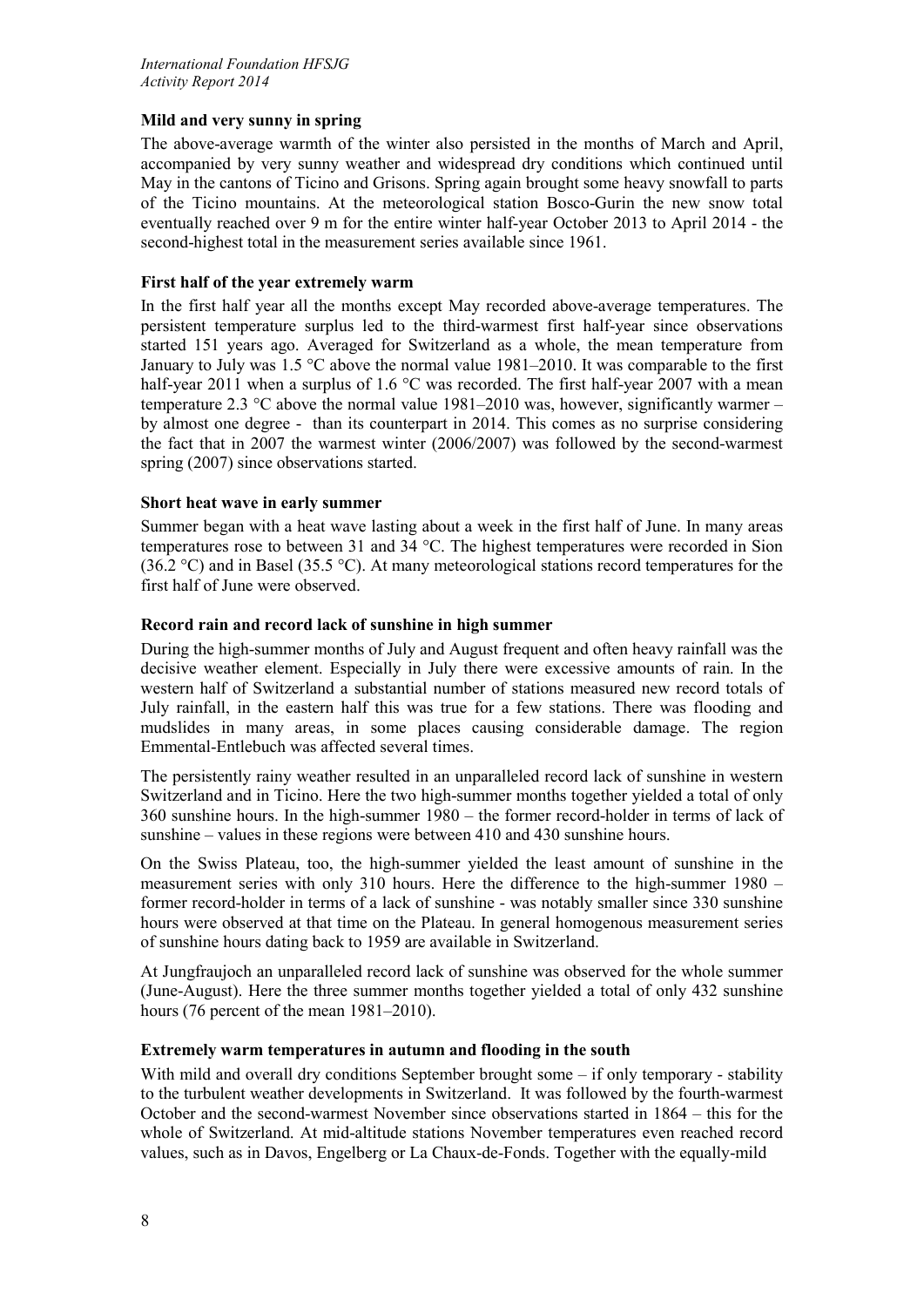

*Figure 2. Sunshine duration summer (June-August) from 1960 to 2014 at Jungfraujoch (3580 m asl) in percent to the mean 1981–2010 (homogeneous data). 100 percent: 568 hours. Yellow bars: years above mean 1981–2010; grey bars: years below mean 1981–2010.*

September, the result was the second-warmest autumn in the Swiss measurement series spanning over 151 years (averaged over the whole of Switzerland).

Along with extremely high temperatures, very wet weather arrived south of the Alps. After an October with already large amounts of rain there was extreme precipitation in November mainly in Ticino. Regionally, precipitation was four or five times the amount of an average November: Lugano registered 587 mm, an amount which resulted in the wettest November in its measurement series spanning 151 years; in Locarno-Monti November rainfall was, with 733 mm, the second-highest in the measurement series available since 1883; at the station Càmedo in the Centovalli precipitation amounted to 1143 mm which corresponds to the fifthhighest precipitation ever observed in Switzerland as a monthly total.

As a consequence of the persistently heavy precipitation, water levels in the lakes Lago Maggiore and Lago di Lugano rose significantly. Towards mid-November there was flooding at both lakes for several days, affecting shores and some urban areas of Lugano and Locarno. At Lago di Lugano water levels rose to a maximum of 271.88 m a.s.l. - only a few centimetres below the absolute maximum of 272.08 m a.s.l. recorded in November 2002. At Lago Maggiore the maximum water level remained about one meter below the absolute maximum of October 2000.

## **Waiting for winter**

The above-average temperatures of autumn continued into December. Snow was mostly confined to altitudes above 1000 to 1500 m a.s.l., and that in below-average amounts. Even after the middle of December alpine snow cover reached only 30 to 60 percent of the normal amount in most areas. Approximately-normal snow conditions were restricted to the southern valleys of the Valais with 60 to 90 percent of normal snow amounts.

#### **Strong onset of winter towards the end of the year**

With cold air from north-west and north the weather switched from extremely mild to wintery cold within two days from 26 December onward. North of the Alps there was snowfall down to lowland areas from 26 to 29 December. Locally 20 to 30 cm of new snow were recorded in lower areas; in higher areas on the northern slopes of the Alps and in the Jura the new snow amounted to between 40 and 60 cm.